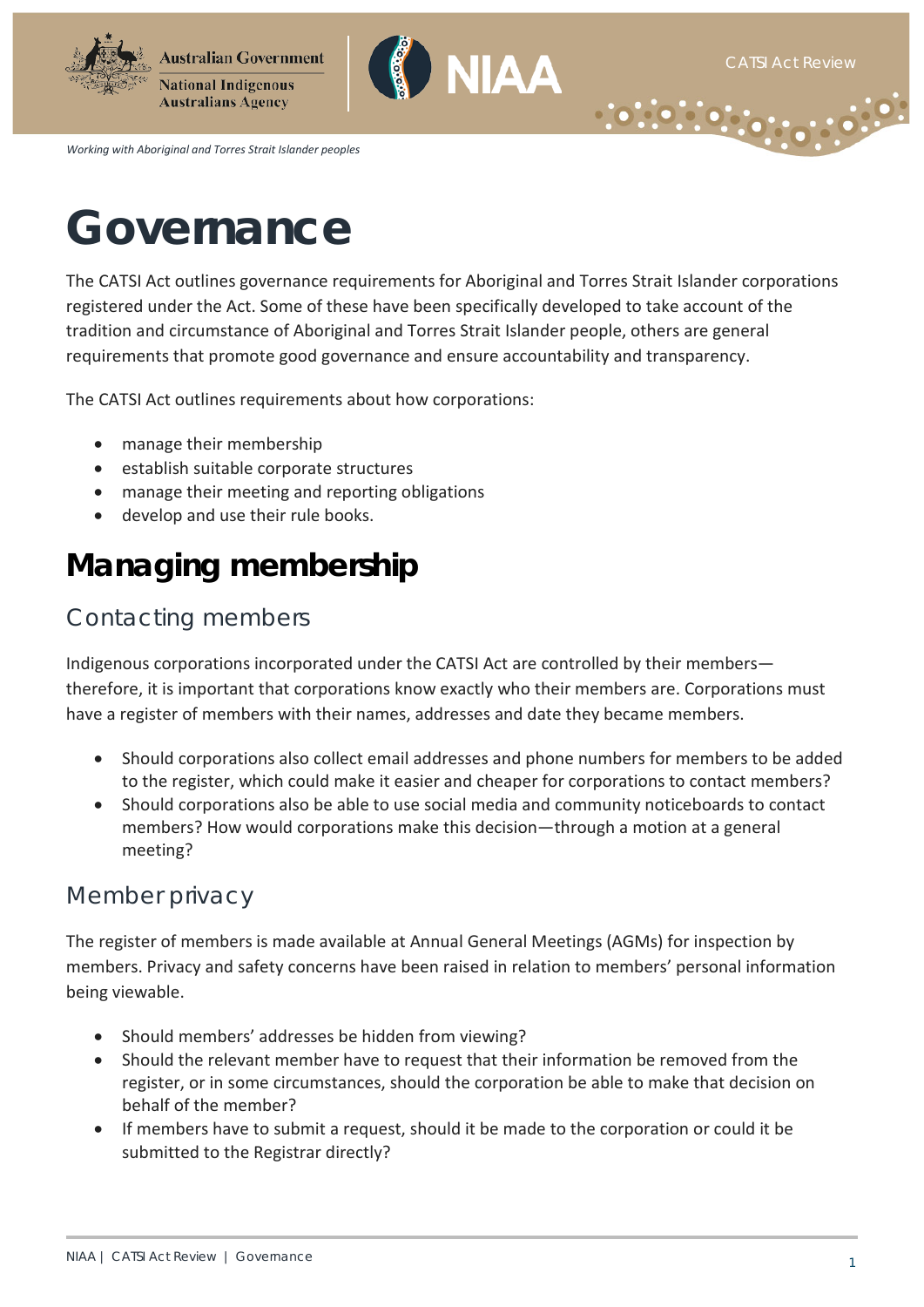- Should there be particular circumstances for someone requesting the removal of personal information, such as personal safety?
- How would members be able to organise a meeting without access to the personal information of other members?

#### Cancelling membership

Members can provide alternative contact details but the corporation can only use these details for certain types of contact.

- This could be changed so that corporations must use it when trying to contact members when deciding if their membership should be cancelled. Memberships can be cancelled if members haven't responded to contact for two years but it has been suggested that this should be 11 months. What do you think?
- How many times should a corporation be required to try to contact a member, and how long between each attempt?

#### Membership applications

Currently boards don't have to decide on membership applications within a specific timeframe.

- Should there be a specific timeframe within which membership applications need to be decided? What should that timeframe be?
- If a board rejects an application, even if it meets all the criteria, should the applicant be able to ask the corporation's members to reconsider the application at a general meeting? Should that be within a specific timeframe and with a specified quorum?
- If a member wants to challenge a particular membership, and they call a members' meeting, should that meeting occur in a specific timeframe and with a specified quorum?

### **Corporate structures**

Currently it is difficult for corporations to set up subsidiaries and joint ventures under the CATSI Act. Changing the current rules for membership and directors would make it easier to set up subsidiaries and joint ventures to help grow their businesses.

Two-member corporations, when only one person is Indigenous, could also be easier to establish under the CATSI Act. This would encourage small business, especially in the case of spouses setting up a business together.

What do you think about changing the CATSI Act to allow a:

- corporation to set up a wholly-owned subsidiary CATSI corporation
- group of entities (which meet Indigeneity requirements) to establish a CATSI corporation, similar to a joint venture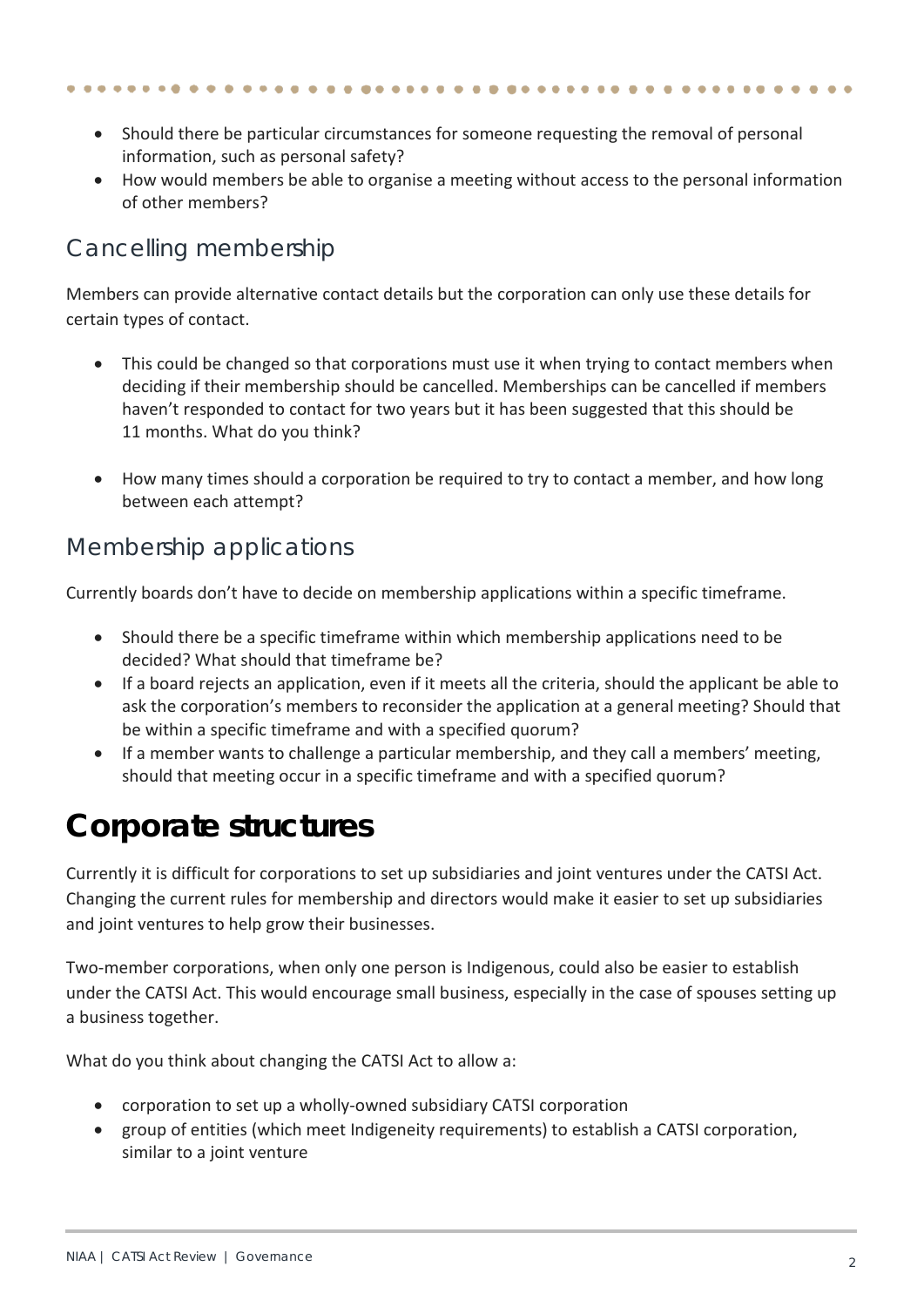• a two-person entity when one person is Indigenous and the other is non-Indigenous, if the Indigenous person has the casting vote?

Sometimes corporate structures are very complex which can make it hard for members to understand the operations of the corporation.

Should the CATSI Act be amended to make things more transparent for members by requiring corporations to include in their annual report:

- information about their corporate structure, for example, if the corporation has subsidiaries and/or trusts?
- the names of the key managers such as the Chief Executive Officer, Chief Operating Officer and Chief Financial Officer?
- Could the CATSI Act better support **for profit corporations** and if so, how?
- How can the CATSI Act be changed to help **single member corporations** develop and grow?

#### **Size classification**

A CATSI corporation is classified as small, medium or large, based on whether it meets thresholds for any two of three criteria relating to income, assets and number of employees. However, the way it reports to the Registrar, is based on its size and income. This means it could be classified as small according to assets and staffing, but have more reporting obligations because of its income. This is confusing and can make it difficult for corporations to self-assess.

- Should the test for size be the same as that of the Australian Charities and Not-for-profits Commission and be based solely on revenue as shown in the table below?
- Another suggestion was that there should only be two sizes—small and large. What do you think?
- If there were only two sizes, what criteria and thresholds could be used?

| <b>Current CATSI thresholds</b> |                                   | <b>Australian Charities and Not-for-profits</b><br><b>Commission thresholds</b> |                                             |
|---------------------------------|-----------------------------------|---------------------------------------------------------------------------------|---------------------------------------------|
| Small                           | Less than \$100,000               | Small                                                                           | Less than \$250,000                         |
| Medium                          | Between \$100,000 and \$5 million | <b>Medium</b>                                                                   | \$250,000 or more and less than \$1 million |
| Large                           | \$5 million or more               | Large                                                                           | \$1 million or more                         |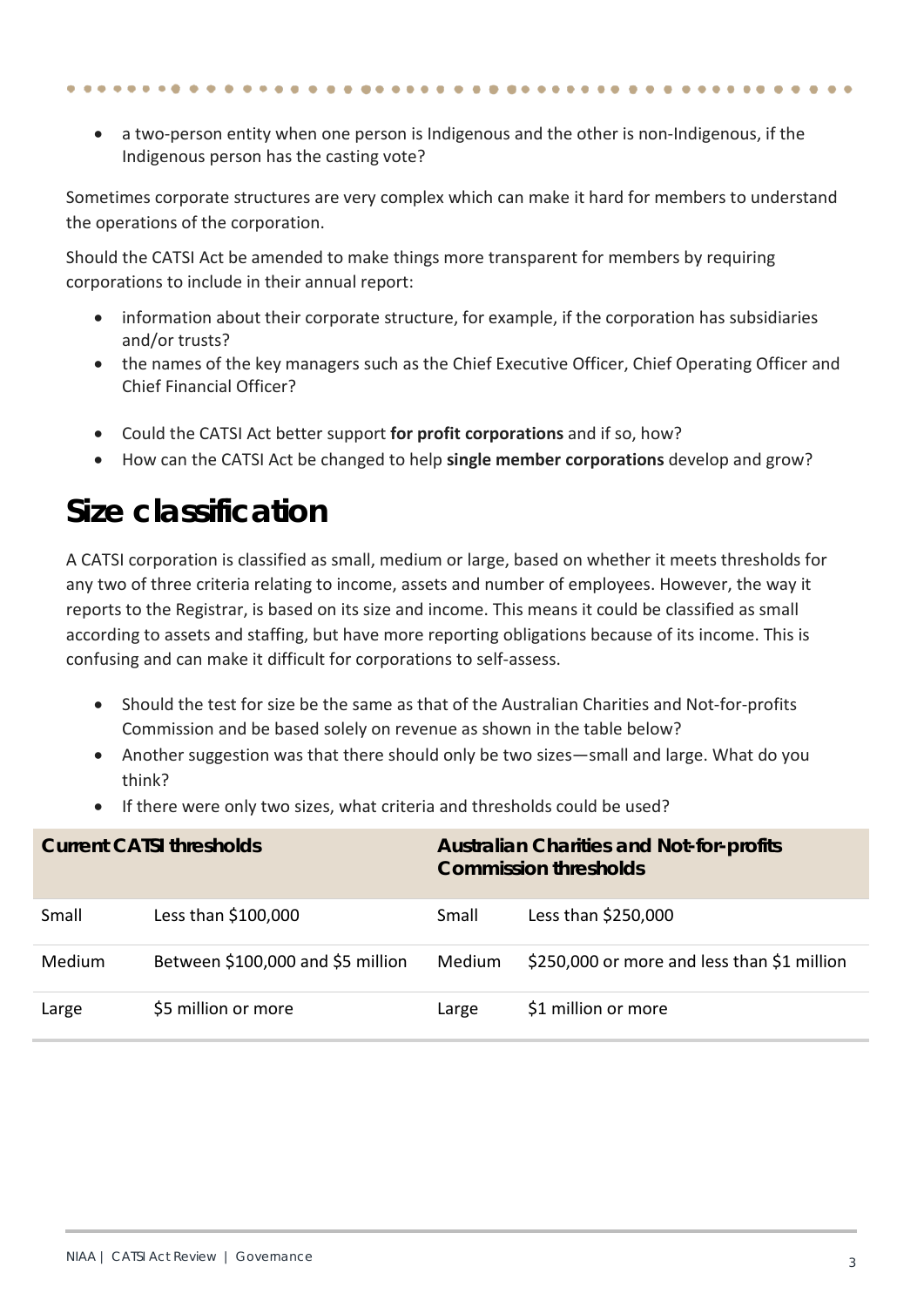## **Meetings**

Meetings are an important way to keep members engaged, and ensure accountability and transparency. However, meetings can be burdensome both financially and administratively, particularly for small corporations.

- Should small CATSI corporations be able to pass a resolution to not have an Annual General Meeting (AGM) for up to three years, provided the directors do not vote on that resolution (unless all members are directors)?
- Or, should corporations be able to hold AGMs online, when in-person meetings are not feasible? During the COVID-19 pandemic the Registrar introduced such special rules, which expire in November 2020—should they become standard under the CATSI Act?
- Should the Registrar be able to call a general meeting if, for example, there have been a lot of complaints or if members haven't been able to ask questions of the board?
- Should corporations be able to have an automatic 30-day extension to hold an AGM in the case of death, natural disaster or certain cultural activities in the community?
- Does the CATSI Act need to be clearer about holding and cancelling general meetings or are the rules around this clear?
- Should large corporations be required to have audit committees to advise boards on financial matters?

### **Reporting**

Corporations need to prepare reports and lodge them with the Registrar at specified times. Sometimes it is hard for corporations to meet their reporting obligations particularly when faced with something unexpected.

- Should corporations be allowed to have an automatic 30-day extension to lodge reports with the Registrar in the case of death, natural disaster and certain cultural activities in community?
- Currently corporations only have to give members copies of reports (such as financial, audit and directors' reports) on request. Should they have to present them at AGMs to provide greater transparency to members?
- Should 'dormant' corporations have less reporting and audit requirements? If so, what makes a 'dormant corporation'? What should those reduced requirements be?

#### **Rule books**

All corporations are required to have a constitution, which is commonly known as a rule book. Rule books include rules for the internal governance of a corporation.

Not all of the rules relating to internal governance are located in the rule book. Some rules are located in the CATSI Act, in particular:

• rules that apply to all corporations and cannot be changed (unless exempted by the Registrar); and